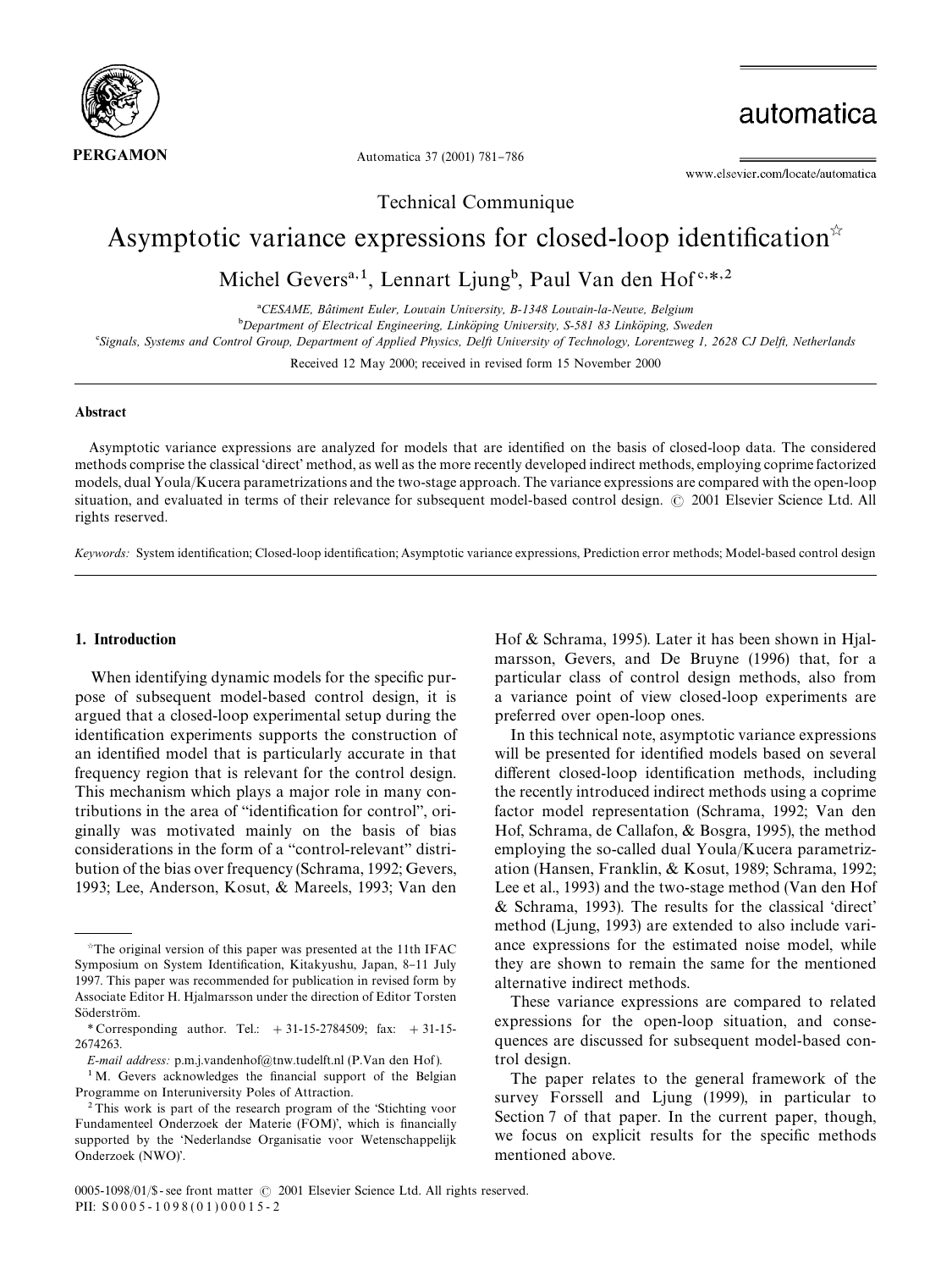

Fig. 1. Closed-loop configuration.

# 2. Preliminaries

Consider the closed-loop configuration as depicted in Fig. 1, where  $G_0$  and  $C$  are linear time-invariant, possibly unstable, finite-dimensional systems, with  $G_0$  strictly proper, while *C* is a stabilizing controller for  $G_0$ ; *e* is a white noise process with variance  $\lambda_0$ , and  $H_0$  a stable and stably invertible monic transfer function. Signals  $r_1$  and  $r_2$  are external reference signals. For purpose of efficient notation, we will often deal with the signal  $r(t) := r_1(t) + C(q)r_2(t)$  being the result of external excitation through either  $r_1$  or  $r_2$ . Additionally, we will denote:  $u(t) = u^{r}(t) + u^{e}(t)$  with

$$
u^{r}(t) := S_{0}(q)r(t),
$$
  
\n
$$
u^{e}(t) := -C(q)S_{0}(q)H_{0}(q)e(t) = C(q)S_{0}(q)v(t),
$$

where the sensitivity function  $S_0$  is given by  $S_0(q) := [1 + C(q)G_0(q)]^{-1}$ . The signals *u*<sup>*t*</sup>(*t*) and *u*<sup>*e*</sup>(*t*) refer to those parts of the input signal that originate from the independent signals *r* and *e*, respectively. For the corresponding spectra it follows that  $\Phi_u =$  $\Phi_u^r + \Phi_u^e$  with

$$
\Phi_u^r = |S_0|^2 \Phi_r \quad \text{and} \quad \Phi_u^e = |CS_0|^2 \Phi_v. \tag{1}
$$

The arguments  $q$  and  $e^{i\omega}$  will be omitted when appropriate. We will consider parametrized models  $G(q,\theta)$  for  $G_0$  and  $H(q, \theta)$  for  $H_0$  with  $\theta \in \Theta$ , and in accordance with Ljung (1987) we will use expressions  $\mathcal{S} \in \mathcal{M}$  and  $G_0 \in \mathcal{G}$ to indicate the situations that both  $G_0$  and  $H_0$  or only *<sup>G</sup>* can be modelled exactly within the model set. The variance expressions that are considered in this paper are asymptotic in both *n* (model order) and *N* (number of data), while  $n^2/N$  is supposed to tend to 0, as in the standard framework of Ljung (1987).

#### 3. Direct identification

The direct method of closed-loop identification is characterized by  $\hat{\theta}_N = \arg \min_{\theta} \frac{1}{N} \sum_{t=0}^{N-1} \varepsilon(t, \theta)^2$  with

$$
\varepsilon(t,\theta) = H(q,\theta)^{-1} \left[ y(t) - G(q,\theta)u(t) \right]. \tag{2}
$$

An expression for the asymptotic variance of the transfer function estimate can be given for the situation that  $\mathscr{S} \in \mathscr{M}$ , and both plant model and noise are estimated. In this case (Ljung, 1987)

$$
cov\left(\frac{\hat{G}(e^{i\omega})}{\hat{H}(e^{i\omega})}\right) \sim \frac{n}{N} \Phi_v(\omega) \left[\begin{matrix} \Phi_u(\omega) & \Phi_{eu}(\omega) \\ \Phi_{ue}(\omega) & \lambda_0 \end{matrix}\right]^{-1},
$$

where  $\Phi_{ue}(\omega)$  is the cross-spectrum between *u* and *e*. With the relation  $\Phi_{ue} = -CS_0H_0\lambda_0$  and using the fact that  $\Phi_u \lambda_0 - |\Phi_{ue}|^2 = \lambda_0 \Phi_u^r$  it follows that

$$
cov\left(\frac{\hat{G}}{\hat{H}}\right) \sim \frac{n}{N} \frac{\Phi_v}{\Phi_u'} \left[ \frac{1}{CS_0 H_0} \frac{(CS_0 H_0)^*}{\frac{\Phi_u}{\lambda_0}} \right].
$$
 (3)

The variance expressions for  $\hat{G}$  and  $\hat{H}$  then become

$$
cov(\hat{G}) \sim \frac{n}{N} \frac{\Phi_v}{\Phi_u'} = \frac{n}{N} \frac{\Phi_v}{\Phi_u} \left[ 1 + \frac{\Phi_u^e}{\Phi_u'} \right],
$$
(4)

$$
cov(\hat{H}) \sim \frac{n}{N} \frac{\Phi_v}{\lambda_0} \frac{\Phi_u}{\Phi_u'} = \frac{n}{N} \frac{\Phi_v}{\lambda_0} \left[ 1 + \frac{\Phi_u''}{\Phi_u''} \right].
$$
 (5)

The case of an open-loop experimental situation now appears as a special situation in which  $\Phi_u^e = 0$ ,  $\Phi_u^r = \Phi_u$ , and  $C = 0$ , leading to the well-known (open-loop) expressions

$$
cov(\hat{G}) \sim \frac{n \Phi_v}{N \Phi_u}, \quad cov(\hat{H}) \sim \frac{n \Phi_v}{N \lambda_0}.
$$

As indicated in Ljung (1993), the closed-loop expressions show that only the noise-free part  $u^r$  of the input signal contributes to variance reduction of the estimates. In other words, increasing the input power only leads to a smaller variance if the increase in power is achieved by increasing the reference signal power. The given expressions are restricted to the situation that  $\mathcal{S} \in \mathcal{M}$  and that both  $G(\theta)$  and  $H(\theta)$  are identified.

Remark 1. The situation of estimating a plant model in the situation  $G_0 \in \mathscr{G}$  and having a fixed and correct noise model  $H_* = H_0$  is considered in Ljung (1993). Using the fact that

$$
cov\,\hat{\theta}_N = \frac{\lambda_0}{N} \left[ E\psi(t)\psi^{\mathrm{T}}(t) \right]^{-1},\tag{6}
$$

where  $\psi(t)$  is the negative gradient of the prediction error (2), this leads to

$$
cov(\hat{G}) \sim \frac{n}{N} \frac{\Phi_v}{\Phi_u} \tag{7}
$$

for closed-loop identification, as it is immaterial whether the input spectrum is a result of open-loop or closed-loop operation. Note that this expression gives a smaller variance than the situation in which both *G* and *H* are estimated, and that in this (unrealistic) case the total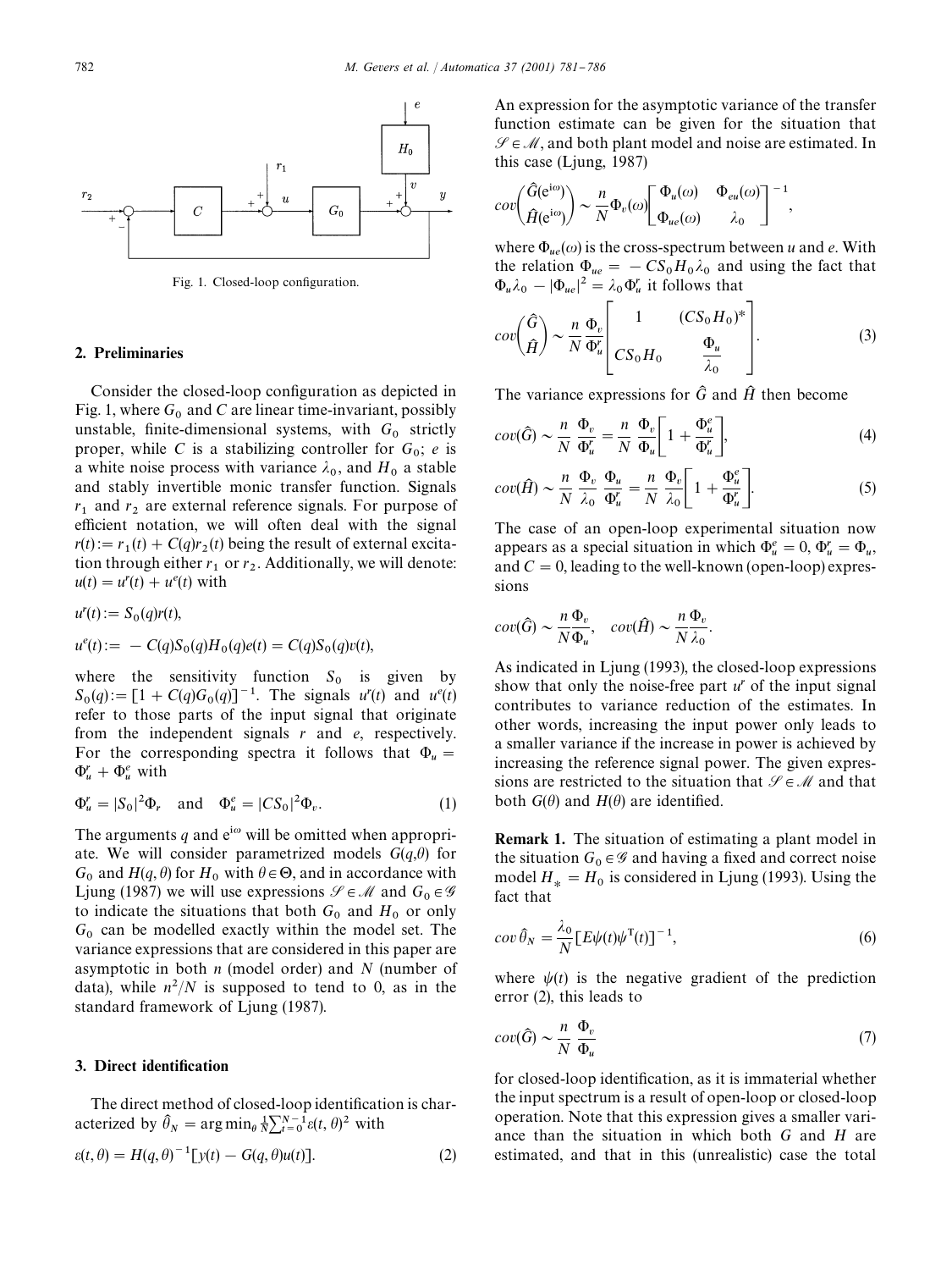input power contributes to a reduction of the estimate variance.

## 4. Indirect identification

## *4.1. Introduction*

Over the last decade several different indirect approaches to closed-loop identification have been presented, see e.g. Gevers (1993), Van den Hof and Schrama (1995) and Forssell and Ljung (1999). These methods have been introduced mainly from considerations related to the bias on the estimate of  $\hat{G}$  that occurs in direct closed-loop identification of approximate models. Here, we will briefly illustrate their properties with respect to the variance of the estimates.

#### 4.2. Coprime factor identification

Coprime factor identification is treated in detail in Schrama (1992) and Van den Hof et al. (1995). It is a scheme that relates to (and generalizes) the classical joint input/output method of closed-loop identification as, e.g. described in Gustavsson et al. (1977). The basic principle is that the (two-times-two) transfer function  $(r, e)^T \rightarrow (v, u)^T$  is identified, while the plant models  $(\hat{G}, \hat{H})$ are retrieved from these closed-loop estimates. Consider the system's relations:

$$
y(t) = G_0 S_0 r(t) + S_0 H_0 e(t),
$$
\n(8)

$$
u(t) = S_0 r(t) - C S_0 H_0 e(t).
$$
\n(9)

They are rewritten, by using a filtered signal  $x(t) := F(q)r(t)$ , into the form

$$
y(t) = N_{0,F}x(t) + S_0H_0e(t),
$$
\n(10)

$$
u(t) = D_{0,F}x(t) - CS_0H_0e(t)
$$
\n(11)

with  $N_{0,F} := G_0 S_0 F^{-1}$  and  $D_{0,F} := S_0 F^{-1}$ , constituting a coprime factor representation of  $G_0$  as  $G_0 = N_{0,F} D_{0,F}^{-1}$ . The linear and stable filter  $F$  can be chosen by the user to serve several purposes, like minimal-order properties or normalization of the coprime factorization as discussed in Van den Hof et al. (1995); this will not be pursued here any further as it is immaterial for the variance analysis. The important observation here is that the signals *x* and *e* are uncorrelated. Identification of the four transfer functions in (10) and (11) from the signals  $x(t)$ ,  $y(t)$ ,  $u(t)$ therefore corresponds to a one-input-two-output openloop identification problem. Denote

$$
\varepsilon_{y}(t,\theta) = W_{y}(q,\theta)^{-1} [y(t) - N(q,\theta)x(t)],
$$
  

$$
\varepsilon_{u}(t,\theta) = W_{u}(q,\theta)^{-1} [y(t) - D(q,\theta)x(t)].
$$

Least-squares minimization of  $(\varepsilon_y, \varepsilon_u)$ <sup>T</sup> provides estimated models  $\hat{N}, \hat{D}, \hat{W}_y, \hat{W}_u$ .

Plant and noise model  $\hat{G}$  and  $\hat{H}$  are then retrieved by

$$
\hat{G} = \hat{N}(\hat{D})^{-1},
$$
  

$$
\hat{H} = (1 + C\hat{G})\hat{W}_y.
$$

For the variance of  $\hat{G}$  and  $\hat{H}$ , use can be made of firstorder approximations:  $\hat{G} = G_0 + \Delta G$ ,  $\hat{N} = N_{0,F} + \Delta N$ ,  $\hat{D} = D_{0,F} + \Delta D$ , etc. leading to

$$
\Delta G = \frac{\Delta N}{D_{0,F}} - \frac{N_{0,F}\Delta D}{D_{0,F}^2},
$$
  
\n
$$
\Delta H = (1 + CG_0)\Delta W_y + C(\Delta G)W_y.
$$
\n(12)

This leads to the result

$$
cov\left(\widehat{H}\right) \sim \frac{n}{N} \frac{\Phi_v}{\Phi_u'} \left[ \frac{1}{CS_0H_0} \frac{(CS_0H_0)^*}{\Phi_u} \right].
$$
 (13)

A sketch of the derivation of this result is given in the appendix. Note that (13) is identical to expression (3) for direct identification.

#### *4.3. Identification in a dual Youla–Kucera parametrization*

The dual Youla-Kucera parametrization utilizes a particular parametrization of the plant *<sup>G</sup>* . As *C* stabilizes the plant,  $G_0$  can be parametrized within the class of all plants that are stabilized by *C*. This parametrization involves the relation

$$
G(\theta) = \frac{N_x + D_c R(\theta)}{D_x - N_c R(\theta)},
$$
\n(14)

where  $N_x/D_x = : G_x$  is any (auxiliary) system that is stabilized by *C*;  $N_c/D_c = C$ , and  $R(\theta)$  ranges over the class of all stable proper transfer functions. The different factors that build up the quotient expressions  $G_x$  and  $C$  are required to be stable and coprime.

Using an expression like  $(14)$  for the plant  $G_0$  with a Youla–Kucera parameter  $R_0$ , and substituting this in the system's relations, shows  $-$  after some manipulations - that these can be rewritten as

$$
z(t) = R_0 x(t) + W_0 e(t)
$$
  
with  $R_0 = D_x S_0 (G_0 - G_x)/D_c$ ,  $W_0 = H_0 S_0/D_c$ , and  

$$
z = (D_c + G_x N_c)^{-1} (y - G_x u),
$$
  

$$
x = (D_x + C N_x)^{-1} r.
$$

Since  $x$  is not correlated with  $e$ , the identification of  $R_0$  and  $W_0$  can again be considered as an open-loop identification problem. The signals  $z$  and  $x$  can be constructed by the user, as they are dependent on known quantities and measured signals. Least-squares identi fication is performed on the basis of the prediction error

$$
\varepsilon_z(t,\theta) = W(q,\theta)^{-1} [z(t) - R(q,\theta)x(t)]
$$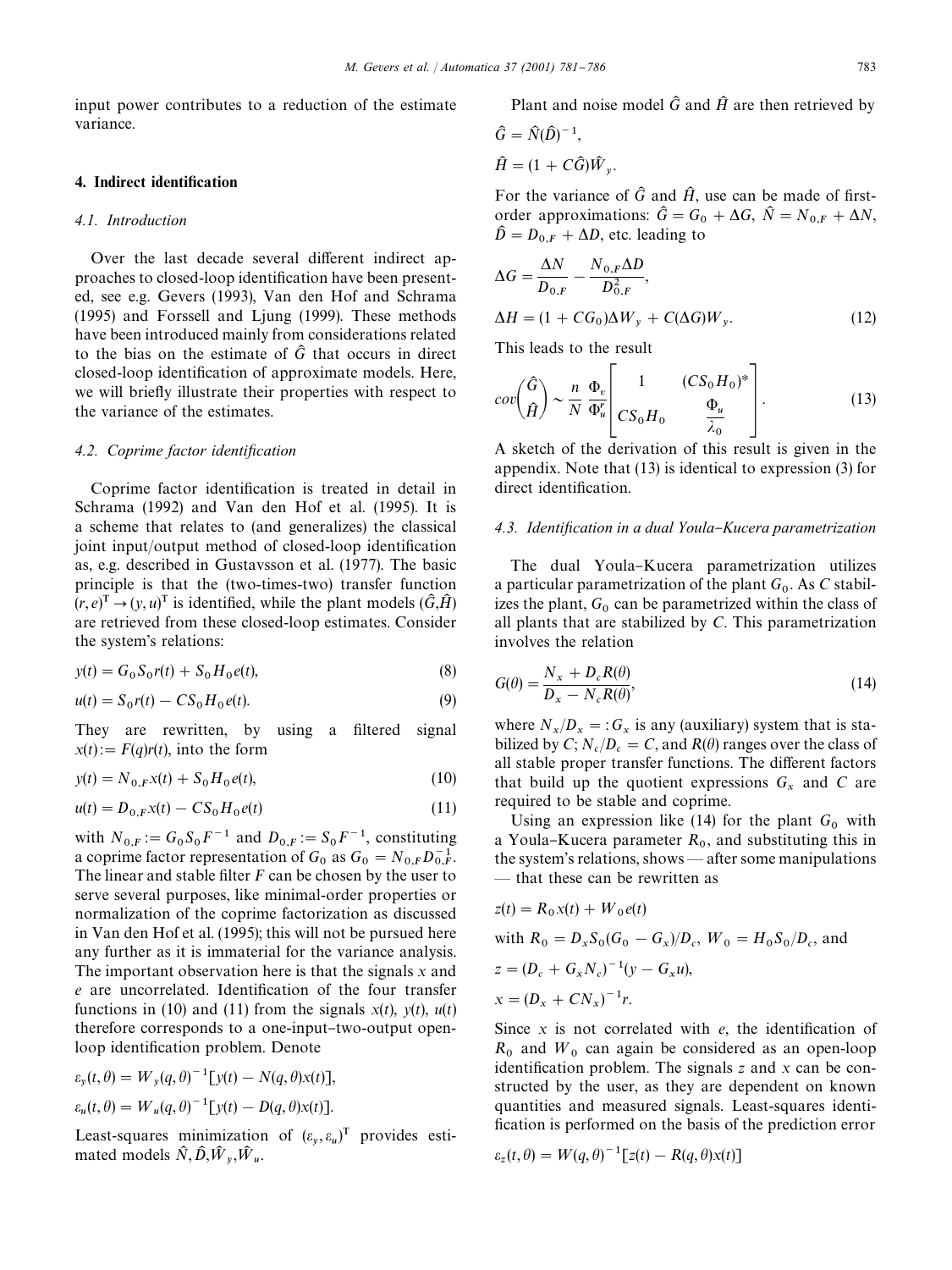and the estimated transfers are denoted by  $\hat{W}$  and  $\hat{R}$ . The plant and noise model can then be reconstructed from these estimates according to

$$
\hat{G} = \frac{N_x + D_c \hat{R}}{D_x - N_c \hat{R}},
$$
\n(15)

$$
\hat{H} = \hat{W} D_c \hat{S}^{-1} = \hat{W} D_c [1 + C \hat{G}].
$$
\n(16)

In order to guarantee that  $\hat{H}$  is monic it will assumed that  $D_c$  is monic. Variance expressions for  $\hat{R}$  and  $\hat{W}$  are available through the standard (open-loop) expressions:

$$
cov(\hat{R}) \sim \frac{n}{N} \frac{|W_0|^2 \lambda_0}{\Phi_x} \quad \text{and} \quad cov(\hat{W}) \sim \frac{n}{N} |W_0|^2
$$

while  $cov(\hat{R},\hat{W})=0$ . In a similar way, as in Section 4.2, the variance of  $(\hat{G}, \hat{H})$  can be obtained, relying on firstorder approximating expressions. Not surprisingly (see the appendix) the resulting expressions are again given by (13).

Further details on this identification method can be found in Lee et al. (1993) and Van den Hof and Schrama (1995). It can be shown that it is a direct generalization of the classical indirect method of closedloop identification, see Van den Hof and de Callafon (1996).

# *4.4. Two-stage method*

A two-stage method for closed-loop identification has been introduced in Van den Hof and Schrama (1993). It operates directly on reference, input and output data, and does not require knowledge of the implemented controller. It can best be explained by considering the system's relations:

$$
y(t) = G_0 u^r(t) + S_0 H_0 e(t),
$$

$$
u(t) = S_0 r(t) - C S_0 H_0 e(t).
$$

In the first step, measured signals *r* and *u* are used to estimate a model  $\hat{S}$  of the sensitivity function  $S_0$ . Next, this model is used to construct (by simulation) an estimate  $\hat{u}^r$  of  $u^r$  according to  $\hat{u}^r(t) = \hat{S}(q)r(t)$ . In the second stage, the signals  $\hat{u}^r$  and  $y$  are used as a basis for the identification of a plant model  $\hat{G}$ . The procedure is very much like the coprime factor identification scheme, albeit that the final plant model is not calculated through division of two identified models; this division is circumvented by constructing the auxiliary simulated signal  $\hat{u}^r = S(q, \hat{\gamma})r$ .

Consider the prediction errors

$$
\varepsilon_{y}(t,\theta,\gamma) = W_{y}^{-1}[y(t) - G(q,\theta)S(q,\gamma)r(t)],
$$
  

$$
\varepsilon_{u}(t,\gamma) = W_{u}^{-1}[u(t) - S(q,\gamma)r(t)],
$$

then the parameter estimate  $\hat{\theta}_N$  of this method can be written as the minimizing  $\theta$  argument of  $V_N(\theta, \lambda)$  for  $\lambda \rightarrow \infty$ , with

$$
V_N(\theta, \lambda) = \frac{1}{N} \sum_{t=1}^N \left[ \frac{1}{\lambda} \varepsilon_y^2(t, \theta, \gamma) + \varepsilon_u^2(t, \gamma) \right].
$$

(Note that for  $\lambda \to \infty$ ,  $\hat{\gamma}$  will be determined fully on the basis of *r* and *u*.) Applying the coprime factor results from Section 4.2 to this situation then shows that the variance becomes independent of  $\lambda$  and equal to (13).<sup>2</sup>

### *4.5. Summarizing comments*

For the considered indirect methods, the asymptotic variance expressions for plant and noise model are exactly the same as the expressions for direct identification. This may not be too surprising, as similar results for the classical indirect and joint i/o methods were already available (Gustavsson, Ljung, & Söderström, 1977). However what has to be stressed here, is that for the indirect-type methods the variance expressions for  $\hat{G}$  are valid also in the situation that  $G_0 \in \mathscr{G}$  but  $\mathscr{S} \notin \mathscr{M}$ , while for the direct method the results are only achieved under the stronger condition that  $\mathcal{S} \in \mathcal{M}$ . With indirect identification we can thus, e.g. fix the noise model to a predetermined choice, only identifying the plant model  $\hat{G}$ , and obtain the same asymptotic variance as would be obtained when indeed estimating a noise model.

# 5. Open-loop versus closed-loop experiments

Considering that the variance expressions are identical for all closed-loop identification methods, we can now make a comparison between the variances obtained from open-loop and closed-loop experimental conditions. The appropriate expressions are summarized in Table 1. The results show that, if the input spectrum is similarly constrained in both cases, then the variance of  $\hat{G}$  and  $\hat{H}$  obtained under closed-loop identification is larger than for open-loop identification. If the input power is not constrained, and if the reference power is chosen such that  $\Phi_u^r \gg \Phi_u^e$ , then the closed-loop expressions converge to the open-loop expressions. Observe also that the input signal plays no role in the variance of  $\hat{H}$  in the open-loop situation, while in the closed-loop situation an increase in the reference signal power results in a decrease of  $Var(\hat{H}_N)$ .

The results suggest that in terms of variance of the model estimates  $\hat{G}_N$  and  $\hat{H}_N$ , open-loop identification

<sup>&</sup>lt;sup>2</sup> The authors acknowledge the contribution of Urban Forssell (Univ. Linkoping) to the proof of this result.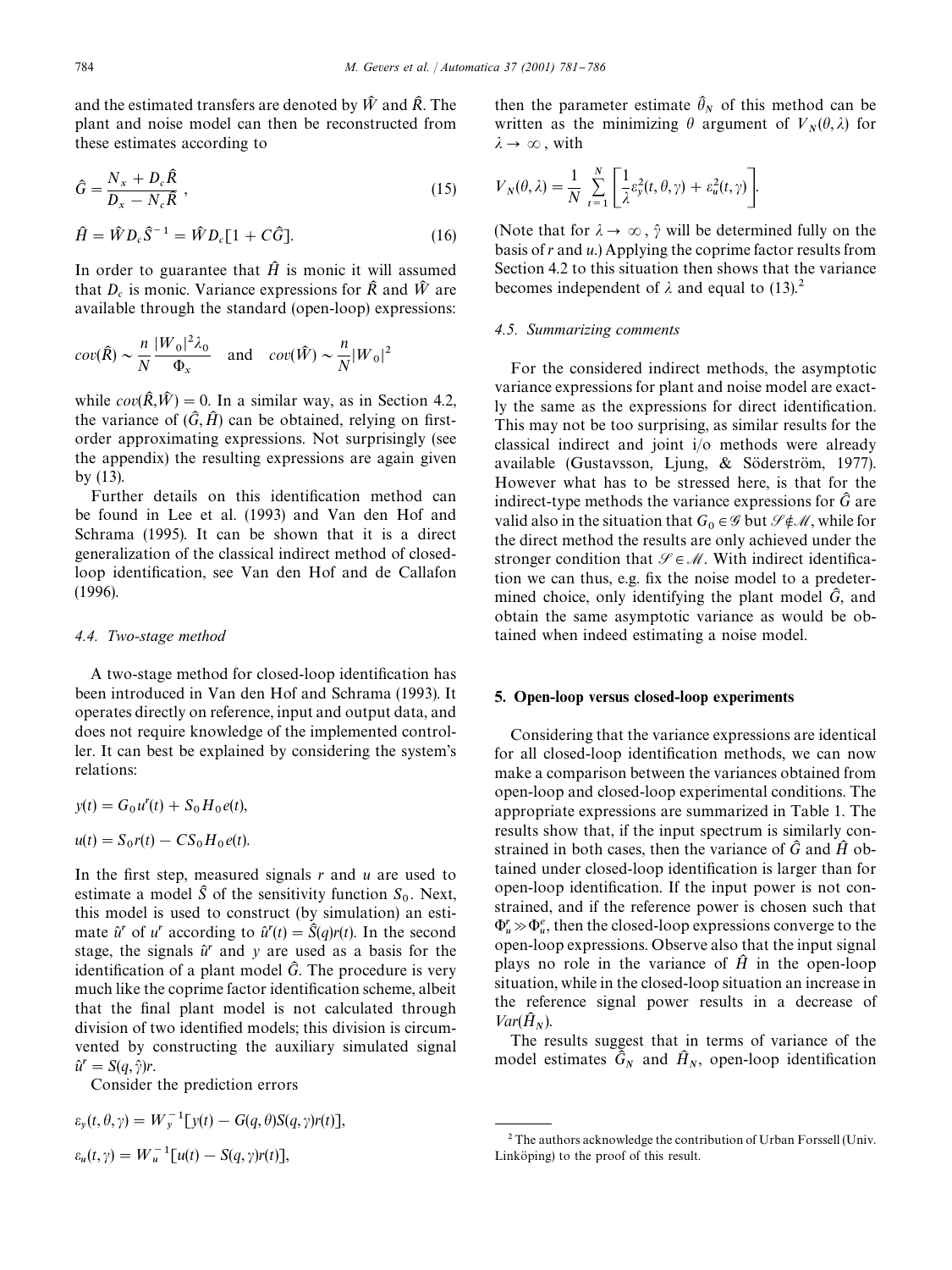Table 1 Variance expressions under open-loop and closed-loop conditions

|                  | Open-loop                                        | Closed-loop                                                                                            |
|------------------|--------------------------------------------------|--------------------------------------------------------------------------------------------------------|
| $Var(\hat{G}_N)$ | $n \Phi_v$<br>$\lt$<br>$N\Phi_u$                 | $\frac{n \Phi_v}{N \Phi_u^r} = \frac{n \Phi_v}{N \Phi_u} \left( 1 + \frac{\Phi_u^e}{\Phi_u^r} \right)$ |
| $Var(\hat{H}_N)$ | $n \Phi_v$<br>$\,<\,$<br>$\overline{N\lambda_0}$ | $\frac{n \Phi_v}{N \lambda_0} \bigg( 1 + \frac{\Phi_u^e}{\Phi_u^r} \bigg)$                             |

always has to be preferred over closed-loop identification. However, perhaps surprisingly, this is not the case if the objective of the identification is model-based control design. When the model estimates  $\hat{G}_N$  and  $\hat{H}_N$  are used for the design of a controller  $\hat{C}_N = C(\hat{G}_N, \hat{H}_N)$ , then this controller is a random variable, and one can consider the problem of selecting an identification experiment that minimizes the variance of the error  $\hat{C}_N - C(G_0, H_0)$  between the controller estimated from the model and the controller that would be obtained from the true system. Somewhat surprisingly perhaps, the minimization of this controller variance is obtained by a closed-loop identification experiment, as soon as the control design depends on both *G* and *H*. The apparent contradiction with the results of Table 1 comes from the fact that the cross terms of the covariance matrix of  $(\hat{G}_N \hat{H}_N)^T$  also play a role in the expression of the controller variance. In the case of a control design that only depends on the input-output dynamics *G*, open-loop identification is optimal. We refer the reader to (Hjalmarsson et al., 1996) for details.

## 6. Concluding remarks

Asymptotic variance expressions have been derived for several closed-loop identification schemes, showing that the several approaches lead to the same asymptotic variance. Although asymptotic variance of plant model and noise model generally will increase when performing closed-loop identification, in comparison with openloop identification, closed-loop identification can still be preferred when the identified model is used as a basis for control design, provided that a controller is designed on the basis of both plant model and noise model.

The doubly asymptotic nature of the presented analysis (asymptotic in both model order and number of data) apparently diminishes possible differences between the several methods presented. A further analysis of parameter variance expressions for the considered closed-loop identification methods, is recently provided in Ljung and Forssell (1997), while in Codrons,

Anderson, and Gevers (2000) it has been shown that significant differences between the closed-loop identification methods occur when the controller contains an unstable pole (e.g. an integrator) or a nonminimum phase zero.

Additionally, it has to be remarked that refinements of the considered general asymptotic high-order variance analysis have recently been discussed in Ninness, Hjalmarsson, and Gustafsson (1999).

# Acknowledgements

The authors acknowledge financial support in part by the European Commission through the program Training and Mobility of Researchers - Research Networks and through project System Identification (FMRX CT98) 0206) and acknowledge contacts with the participants in the European Research Network System Identification (ERNSI).

#### Appendix

Proof of (13). Applying the standard variance expressions to the multivariable situation of (10) and (11) it follows that

$$
cov\left(\stackrel{\hat{N}}{\hat{D}}\right) \sim \frac{n}{N} \frac{|S_0|^2 \Phi_v}{\Phi_x} \begin{bmatrix} 1 & -C^* \\ C & |C|^2 \end{bmatrix},\tag{A.1}
$$

$$
cov\left(\frac{\hat{W}_y}{\hat{W}_u}\right) \sim \frac{n}{N} \frac{|S_0|^2 \Phi_v}{\lambda_0} \left[\frac{1}{C} - \frac{C^*}{|C|^2}\right].
$$
 (A.2)

Since  $(10)$  and  $(11)$  reflect an open-loop situation (as *x* and *e* are uncorrelated) this implies that the crosscovariance terms between  $(\hat{N}, \hat{D})^T$  and  $(\hat{W}_y, \hat{W}_u)$  are zero. From the first-order approximations in (12), it follows that

$$
|\Delta G|^2 = \frac{|\Delta N|^2}{|D_{0,F}|^2} + \frac{|G_0|^2}{|D_{0,F}|^2} |\Delta D|^2 - 2\text{Re}\left\{\frac{G_0(\Delta D)(\Delta N)^*}{|D_{0,F}|^2}\right\}.
$$

Substitution of (A.1) then provides the result for  $cov(\widehat{G})$ .

For  $\hat{H}$  one can similarly write (when neglecting terms that have expectation 0):

$$
|\Delta H|^2 = |1 + CG_0|^2 |\Delta W_y|^2 + |CW_y|^2 |\Delta G|^2 \tag{A.3}
$$

and the result for  $cov(\hat{H})$  follows after substitution of (A.2). The expression for  $cov(\hat{G}, \hat{H})$  follows from  $cov(\hat{G}, \hat{H}) = -(\hat{CW}_y)^* cov(\hat{G}).$